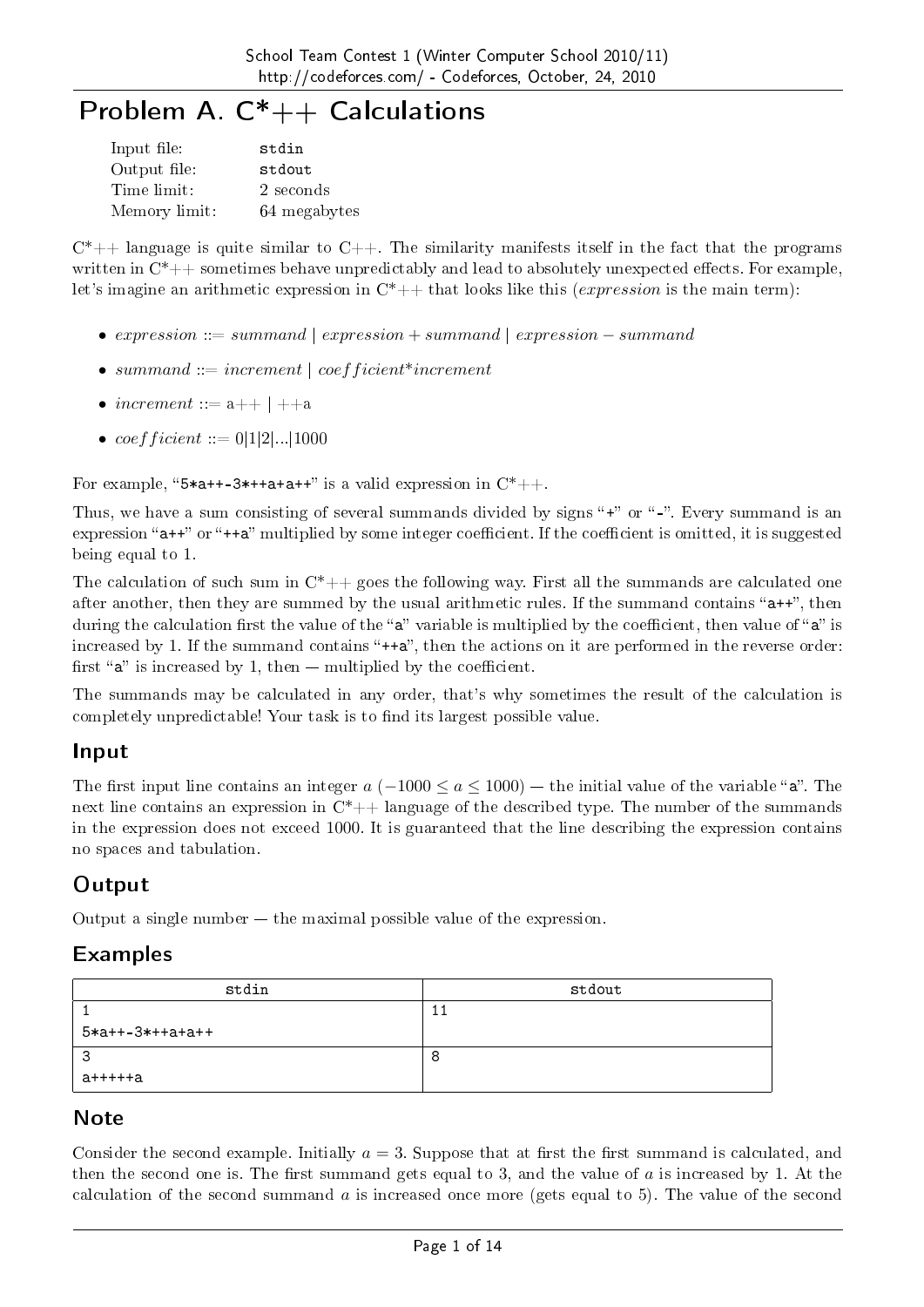summand is 5, and together they give 8. If we calculate the second summand first and the first summand later, then the both summands equals to 4, and the result is 8, too.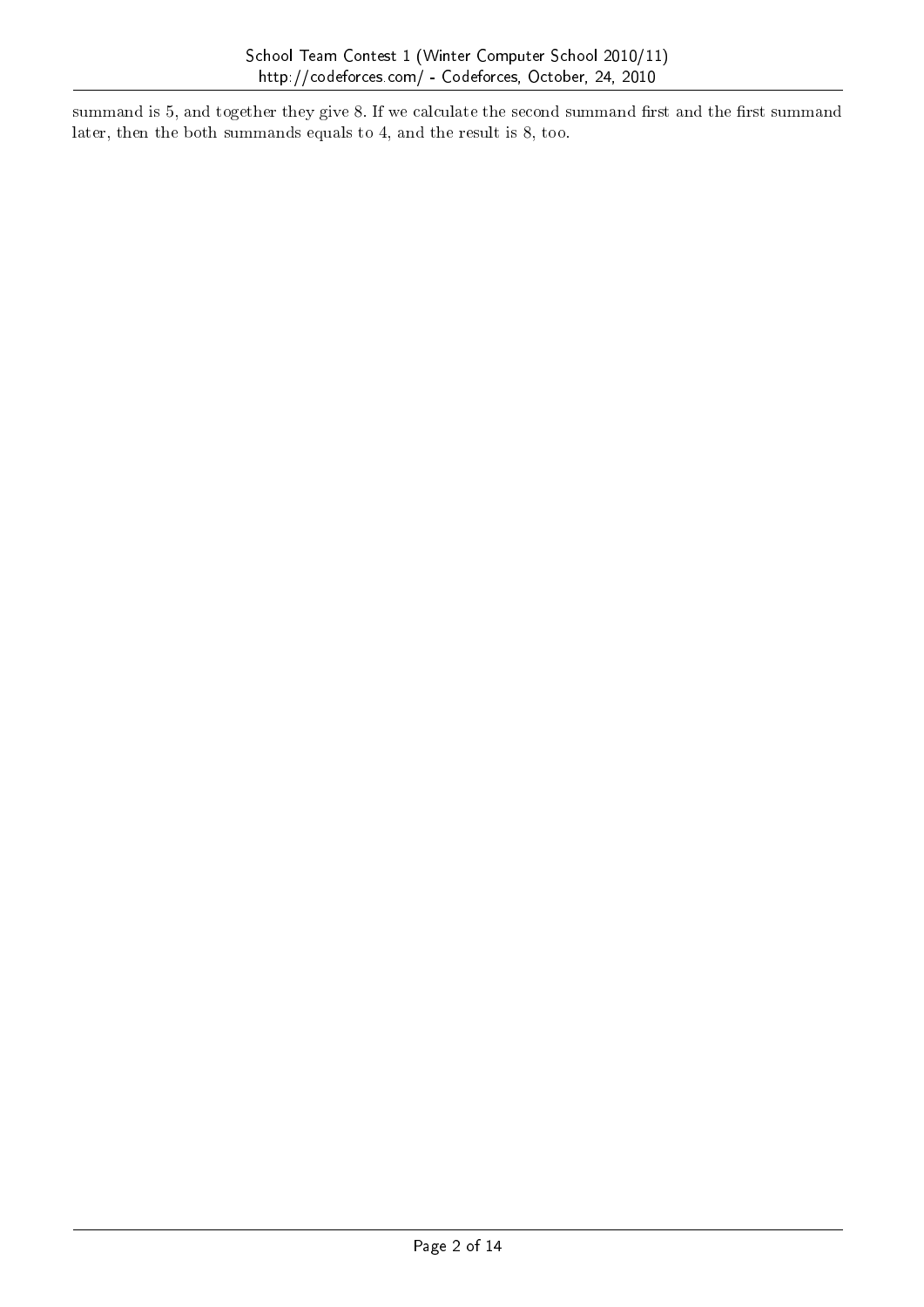# Problem B. Company Income Growth

| Input file:   | stdin        |
|---------------|--------------|
| Output file:  | stdout       |
| Time limit:   | 2 seconds    |
| Memory limit: | 64 megabytes |

Petya works as a PR manager for a successful Berland company BerSoft. He needs to prepare a presentation on the company income growth since 2001 (the year of its founding) till now. Petya knows that in 2001 the company income amounted to  $a_1$  billion bourles, in 2002  $-$  to  $a_2$  billion, ..., and in the current  $(2000 + n)$ -th year  $-a_n$  billion bourles. On the base of the information Petya decided to show in his presentation the linear progress history which is in his opinion perfect. According to a graph Petya has already made, in the first year BerSoft company income must amount to 1 billion bourles, in the second  $\gamma$  vear  $-2$  billion bourles etc., each following year the income increases by 1 billion bourles. Unfortunately, the real numbers are different from the perfect ones. Among the numbers  $a_i$  can even occur negative ones that are a sign of the company's losses in some years. That is why Petya wants to ignore some data, in other words, cross some numbers *a<sup>i</sup>* from the sequence and leave only some subsequence that has perfect growth.

Thus Petya has to choose a sequence of years  $y_1, y_2, \ldots, y_k$ , so that in the year  $y_1$  the company income amounted to 1 billion bourles, in the year  $y_2 - 2$  billion bourles etc., in accordance with the perfect growth dynamics. Help him to choose the longest such sequence.

#### Input

The first line contains an integer  $n$  ( $1 \le n \le 100$ ). The next line contains  $n$  integers  $a_i$  ( $-100 \le a_i \le 100$ ). The number  $a_i$  determines the income of BerSoft company in the  $(2000 + i)$ -th year. The numbers in the line are separated by spaces.

## **Output**

Output  $k -$  the maximum possible length of a perfect sequence. In the next line output the sequence of years  $y_1, y_2, \ldots, y_k$ . Separate the numbers by spaces. If the answer is not unique, output any. If no solution exist, output one number 0.

| stdin                     | stdout                   |
|---------------------------|--------------------------|
|                           | -5                       |
| $-2$ 1 1 3 2 3 4 -10 -2 5 | 2002 2005 2006 2007 2010 |
|                           |                          |
| $-1$ $-2$ $-3$            |                          |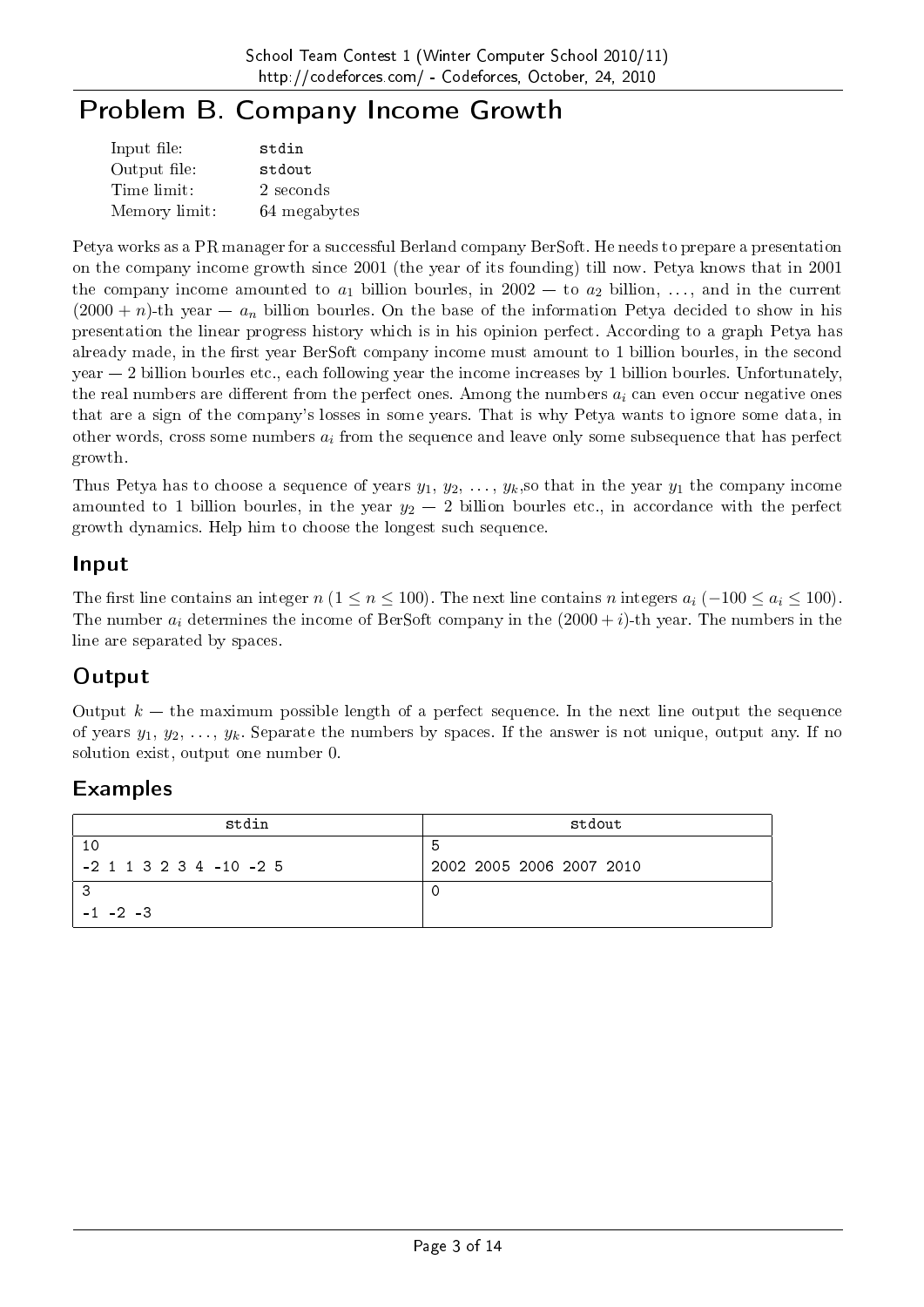# Problem C. Moon Craters

| Input file:   | stdin         |
|---------------|---------------|
| Output file:  | stdout        |
| Time limit:   | 2 seconds     |
| Memory limit: | 256 megabytes |

There are lots of theories concerning the origin of moon craters. Most scientists stick to the meteorite theory, which says that the craters were formed as a result of celestial bodies colliding with the Moon. The other version is that the craters were parts of volcanoes.

An extraterrestrial intelligence research specialist professor Okulov (the namesake of the Okulov, the author of famous textbooks on programming) put forward an alternate hypothesis. Guess what kind of a hypothesis it was -- sure, the one including extraterrestrial mind involvement. Now the professor is looking for proofs of his hypothesis.

Professor has data from the moon robot that moves linearly in one direction along the Moon surface. The moon craters are circular in form with integer-valued radii. The moon robot records only the craters whose centers lay on his path and sends to the Earth the information on the distance from the centers of the craters to the initial point of its path and on the radii of the craters.

According to the theory of professor Okulov two craters made by an extraterrestrial intelligence for the aims yet unknown either are fully enclosed one in the other or do not intersect at all. Internal or external tangency is acceptable. However the experimental data from the moon robot do not confirm this theory! Nevertheless, professor Okulov is hopeful. He perfectly understands that to create any logical theory one has to ignore some data that are wrong due to faulty measuring (or skillful disguise by the extraterrestrial intelligence that will be sooner or later found by professor Okulov!) That's why Okulov wants to choose among the available crater descriptions the largest set that would satisfy his theory.

#### Input

The first line has an integer  $n (1 \le n \le 2000)$  – the number of discovered craters. The next *n* lines contain crater descriptions in the " $c_i$   $r_i$ " format, where  $c_i$  is the coordinate of the center of the crater on the moon robot's path,  $r_i$  is the radius of the crater. All the numbers  $c_i$  and  $r_i$  are positive integers not exceeding  $10^9$ . No two craters coincide.

### **Output**

In the first line output the number of craters in the required largest set. In the next line output spaceseparated numbers of craters that this set consists of. The craters are numbered from 1 to *n* in the order in which they were given in the input data. The numbers may be output in any order. If the result is not unique, output any.

| stdin          | stdout      |
|----------------|-------------|
| 4              | 3           |
|                | $1 \t2 \t4$ |
| 2 <sub>2</sub> |             |
| 41             |             |
| 5 <sub>1</sub> |             |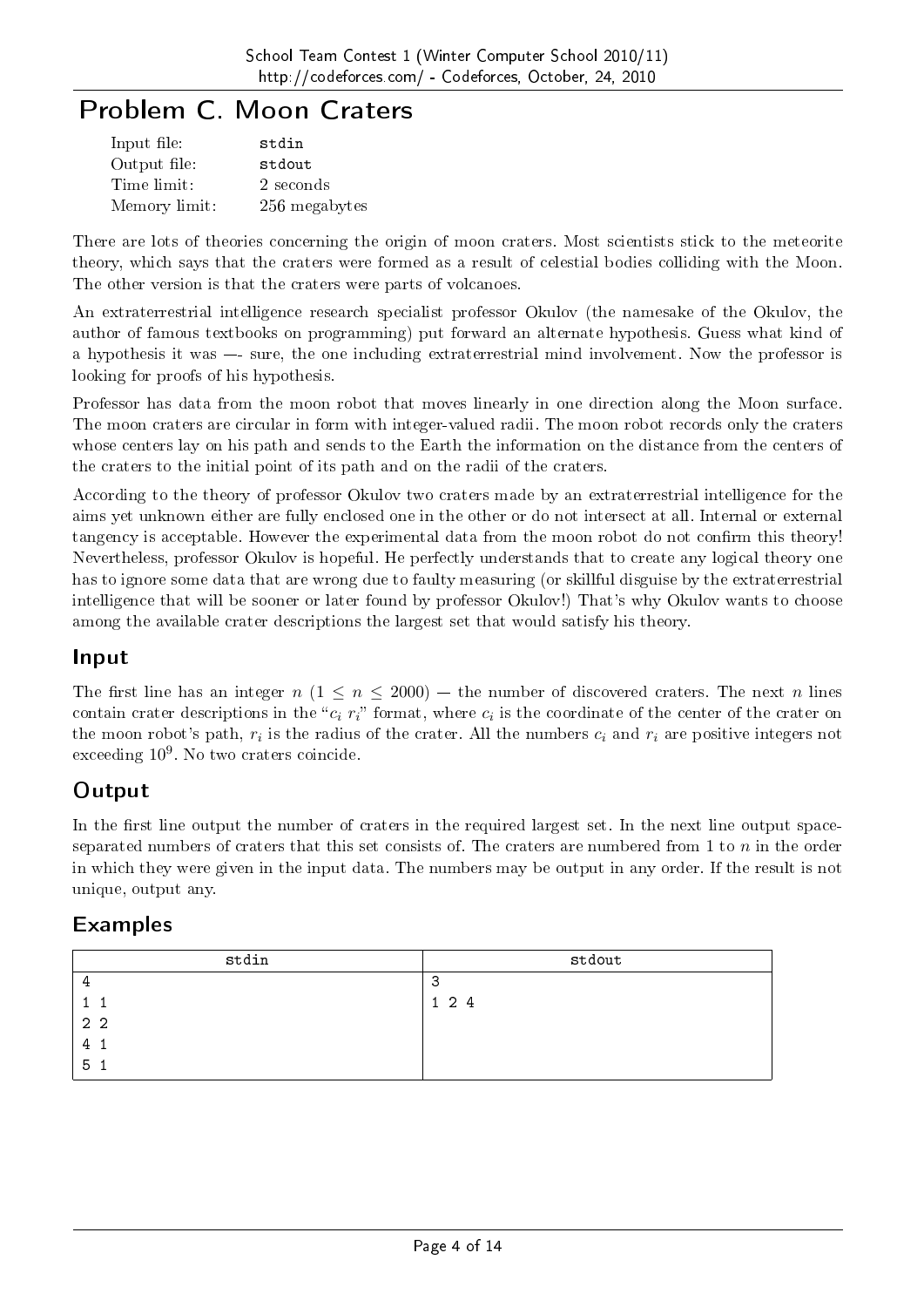# Problem D. Cubical Planet

| Input file:   | stdin        |
|---------------|--------------|
| Output file:  | stdout       |
| Time limit:   | 2 seconds    |
| Memory limit: | 64 megabytes |

You can find anything whatsoever in our Galaxy! A cubical planet goes round an icosahedral star. Let us introduce a system of axes so that the edges of the cubical planet are parallel to the coordinate axes and two opposite vertices lay in the points  $(0,0,0)$  and  $(1,1,1)$ . Two flies live on the planet. At the moment they are sitting on two different vertices of the cubical planet. Your task is to determine whether they see each other or not. The flies see each other when the vertices they occupy lie on the same face of the cube.

#### Input

The first line contains three space-separated integers  $(0 \text{ or } 1)$  – the coordinates of the first fly, the second line analogously contains the coordinates of the second fly.

### **Output**

Output "YES" (without quotes) if the flies see each other. Otherwise, output "NO".

| stdin | stdout |
|-------|--------|
| 000   | YES    |
| 010   |        |
| 110   | YES    |
| 010   |        |
| 000   | NO     |
| 1 1   |        |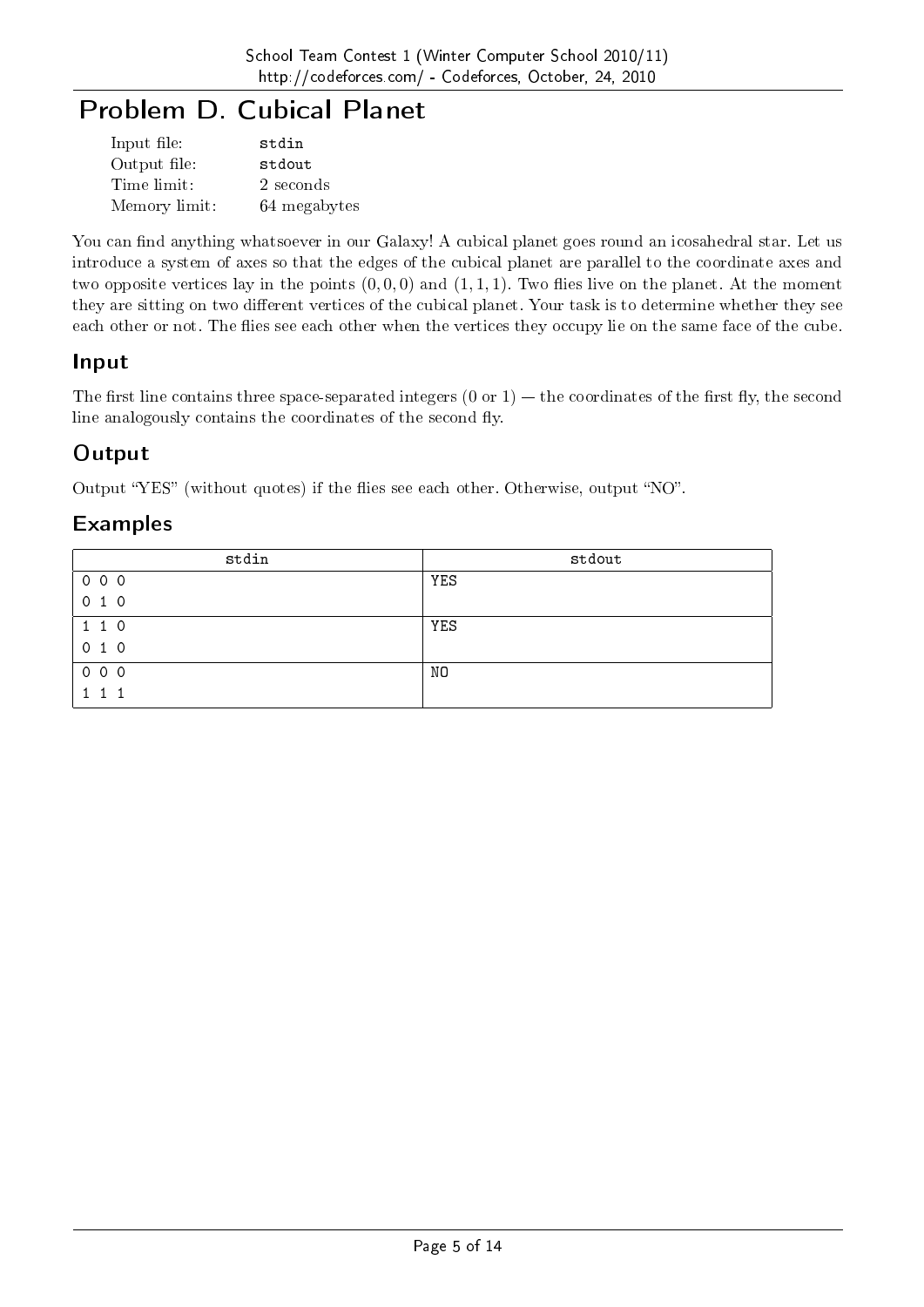# Problem E. What Has Dirichlet Got to Do with That?

| Input file:   | stdin        |
|---------------|--------------|
| Output file:  | stdout       |
| Time limit:   | 2 seconds    |
| Memory limit: | 64 megabytes |

You all know the Dirichlet principle, the point of which is that if *n* boxes have no less than  $n+1$  items. that leads to the existence of a box in which there are at least two items.

Having heard of that principle, but having not mastered the technique of logical thinking, 8 year olds Stas and Masha invented a game. There are *a* different boxes and *b* different items, and each turn a player can either add a new box or a new item. The player, after whose turn the number of ways of putting *b* items into *a* boxes becomes no less then a certain given number *n*, loses. All the boxes and items are considered to be different. Boxes may remain empty.

Who loses if both players play optimally and Stas's turn is first?

#### Input

The only input line has three integers  $a, b, n$  ( $1 \le a \le 10000, 1 \le b \le 30, 2 \le n \le 10^9$ ) – the initial number of the boxes, the number of the items and the number which constrains the number of ways, respectively. Guaranteed that the initial number of ways is strictly less than *n*.

#### **Output**

Output "Stas" if Masha wins. Output "Masha" if Stas wins. In case of a draw, output "Missing".

#### Examples

| stdin     | stdout  |
|-----------|---------|
| 2 2 10    | Masha   |
| 5 5 16808 | Masha   |
| 3 1 4     | Stas    |
| 1 4 10    | Missing |

#### **Note**

In the second example the initial number of ways is equal to 3125.

- If Stas increases the number of boxes, he will lose, as Masha may increase the number of boxes once more during her turn. After that any Stas's move will lead to defeat.
- But if Stas increases the number of items, then any Masha's move will be losing.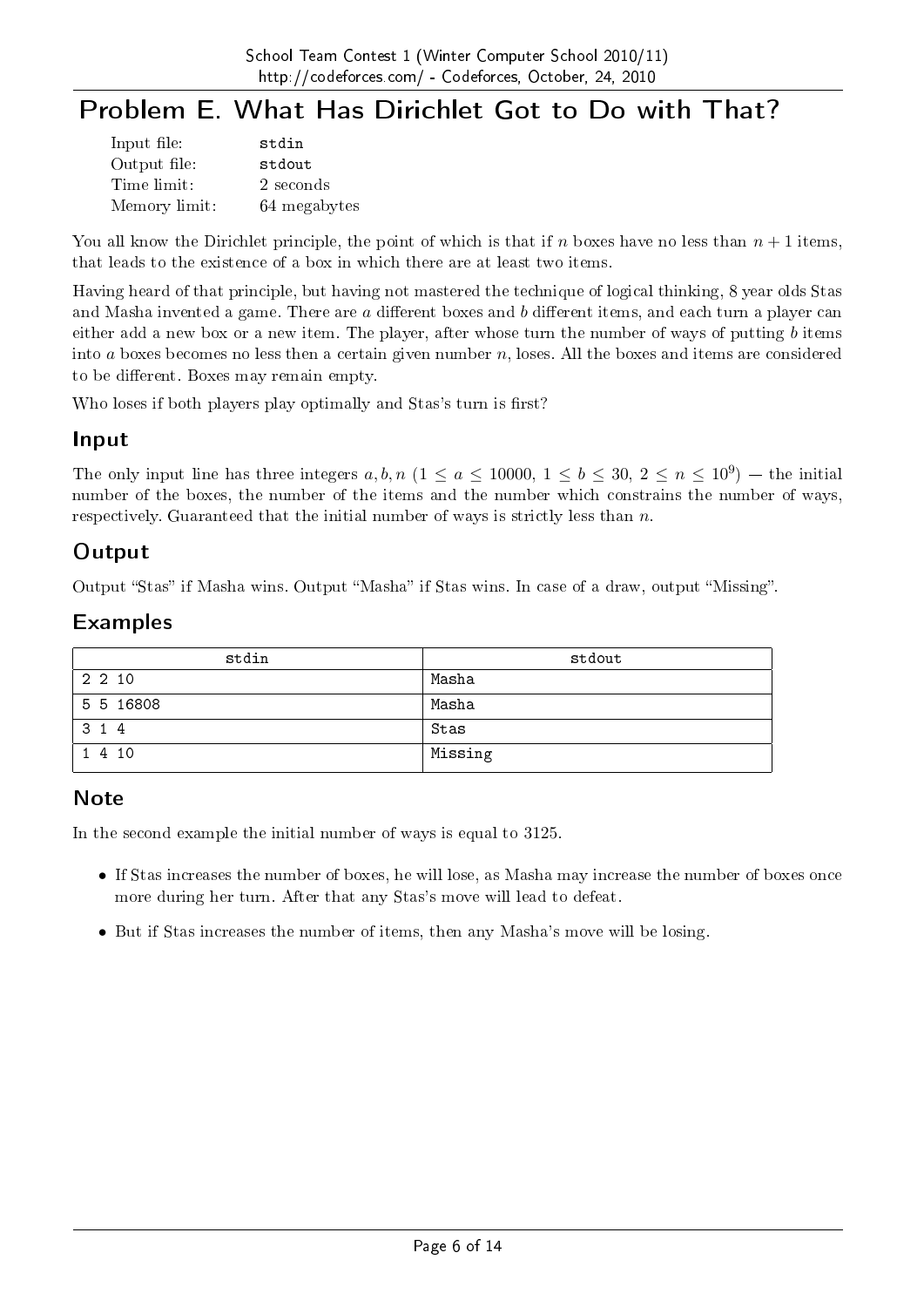# Problem F. Pacifist frogs

| Input file:   | stdin        |
|---------------|--------------|
| Output file:  | stdout       |
| Time limit:   | 2 seconds    |
| Memory limit: | 64 megabytes |

Thumbelina has had an accident. She has found herself on a little island in the middle of a swamp and wants to get to the shore very much.

One can get to the shore only by hills that are situated along a straight line that connects the little island with the shore. Let us assume that the hills are numbered from 1 to  $n$  and the number of a hill is equal to the distance in meters between it and the island. The distance between the *n*-th hill and the shore is also 1 meter.

Thumbelina is too small to make such jumps. Fortunately, a family of frogs living in the swamp suggests to help her. Each frog agrees to give Thumbelina a ride but Thumbelina should choose only one frog. Each frog has a certain jump length. If Thumbelina agrees to accept help from a frog whose jump length is *d*, the frog will jump from the island on the hill *d*, then  $-$  on the hill 2*d*, then 3*d* and so on until they get to the shore (i.e. find itself beyond the hill  $n$ ).

However, there is one more problem: mosquitoes also live in the swamp. At the moment they have a siesta, and they are having a nap on some hills. If the frog jumps on a hill with a mosquito the frog will smash it. The frogs Thumbelina has met are pacifists, so they will find the death of each mosquito very much sad. Help Thumbelina choose a frog that will bring her to the shore and smash as small number of mosquitoes as possible.

#### Input

The first line contains three integers *n*, *m* and *k* ( $1 \le n \le 10^9$ ,  $1 \le m, k \le 100$ ) – the number of hills, frogs and mosquitoes respectively. The second line contains  $m$  integers  $d_i$   $(1 \leq d_i \leq 10^9)$  — the lengths of the frogs' jumps. The third line contains  $k$  integers  $-$  the numbers of the hills on which each mosquito is sleeping. No more than one mosquito can sleep on each hill. The numbers in the lines are separated by single spaces.

# **Output**

In the first line output the number of frogs that smash the minimal number of mosquitoes, in the second line  $-$  their numbers in increasing order separated by spaces. The frogs are numbered from 1 to  $m$  in the order of the jump length given in the input data.

| stdin                         | stdout |
|-------------------------------|--------|
| 5 3 5                         | റ<br>৴ |
| 2 3 4                         | 23     |
| 1 2 3 4 5                     |        |
| 1000000000 2 3                |        |
| 25                            | റ<br>∠ |
| 999999995 999999998 999999996 |        |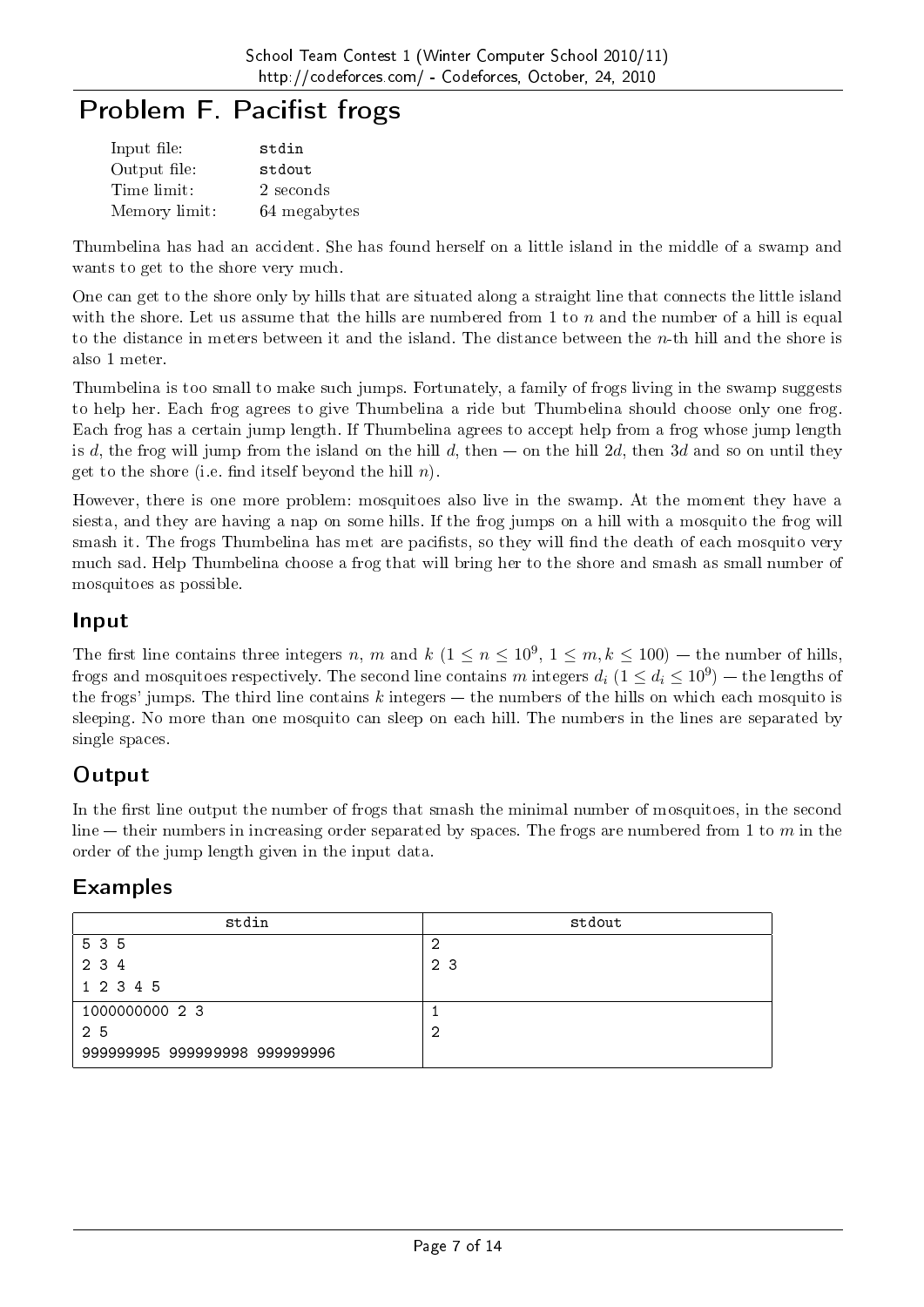# Problem G. Inverse Function

| Input file:   | stdin        |
|---------------|--------------|
| Output file:  | stdout       |
| Time limit:   | 5 seconds    |
| Memory limit: | 64 megabytes |

Petya wrote a programme on  $C_{++}$  that calculated a very interesting function  $f(n)$ . Petya ran the program with a certain value of *n* and went to the kitchen to have some tea. The history has no records concerning how long the program had been working. By the time Petya returned, it had completed the calculations and had the result. However while Petya was drinking tea, a sly virus managed to destroy the input file so that Petya can't figure out for which value of *n* the program was run. Help Petya, carry out the inverse function!

Mostly, the program consists of a function in  $C++$  with the following simplified syntax:

- $function ::= \text{int } f(\text{int } n) \{operatorSequence\}$
- *• operatorSequence* ::= *operator | operator operatorSequence*
- *operator* ::= return  $arithmetic = r$ ; *|* if  $(logicalExpr)$  return  $arithmetic = r$ ;
- $loqicalExpr ::= arithmeticExpr > arithmeticExpr | arithmeticexp r < arithmeticexpr | arithmeticexp r = 0$ *arithmExpr*
- $arithmetic = sum$
- *• sum* ::= *product | sum* + *product | sum − product*
- *• product* ::= *multiplier | product ∗ multiplier | product/multiplier*
- $multiplier ::= n \mid number \mid f(arithmExpr)$
- $number ::= 0|1|2|...|32767$

The whitespaces in a *operatorSequence* are optional.

Thus, we have a function, in which body there are two kinds of operators. There is the operator "return *arithmExpr*; that returns the value of the expression as the value of the function, and there is the conditional operator if (*logicalExpr*) return *arithmExpr*; that returns the value of the arithmetical expression when and only when the logical expression is true. Guaranteed that no other constructions of  $C_{++}$  language  $-$  cycles, assignment operators, nested conditional operators etc, and other variables except the *n* parameter are used in the function. All the constants are integers in the interval [0*..*32767].

The operators are performed sequentially. After the function has returned a value other operators in the sequence are not performed. Arithmetical expressions are performed taking into consideration the standard priority of the operations. It means that first all the products that are part of the sum are calculated. During the calculation of the products the operations of multiplying and division are performed from the left to the right. Then the summands are summed, and the addition and the subtraction are also performed from the left to the right. Operations ">" (more), "<" (less) and "==" (equals) also have standard meanings.

Now you've got to pay close attention! The program is compiled with the help of 15-bit Berland  $C++$ compiler invented by a Berland company BerSoft, that's why arithmetical operations are performed in a non-standard way. Addition, subtraction and multiplication are performed modulo 32768 (if the result of subtraction is negative, then 32768 is added to it until the number belongs to the interval [0*..*32767]). Division  $\sqrt[n]{n}$  is a usual integer division where the remainder is omitted.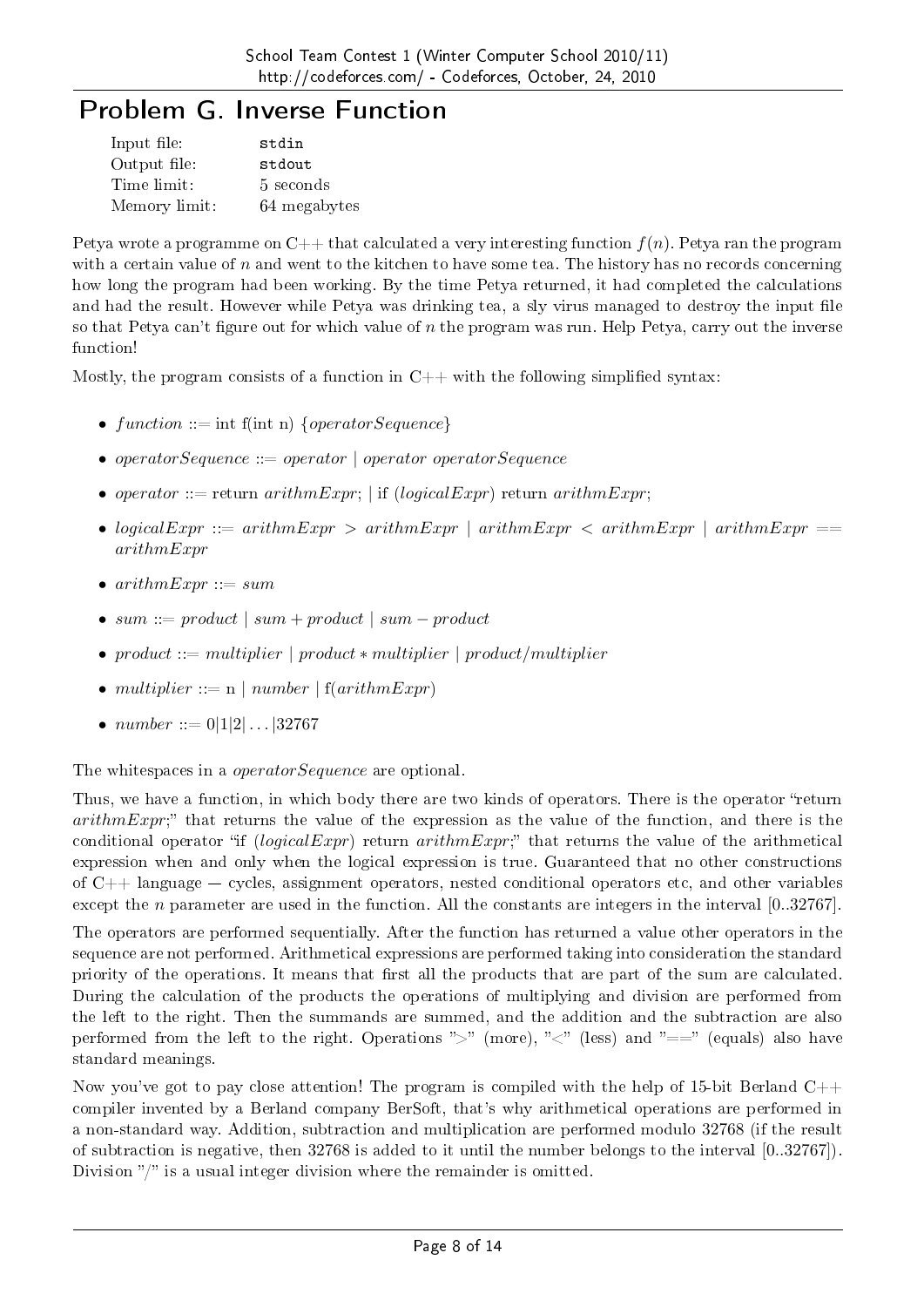Examples of arithmetical operations:

12345 + 23456 = 3033*,* 0 *−* 1 = 32767*,* 1024 *∗* 1024 = 0*,* 1000*/*3 = 333*.*

Guaranteed that for all values of *n* from 0 to 32767 the given function is performed correctly. That means that:

1. Division by 0 never occures.

2. When performing a function for the value *n* = *N* recursive calls of the function *f* may occur only for the parameter value of  $0, 1, \ldots, N-1$ . Consequently, the program never has an infinite recursion.

3. As the result of the sequence of the operators, the function always returns a value.

We have to mention that due to all the limitations the value returned by the function *f* is independent from either global variables or the order of performing the calculations of arithmetical expressions as part of the logical one, or from anything else except the value of *n* parameter. That's why the *f* function can be regarded as a function in its mathematical sense, i.e. as a unique correspondence between any value of *n* from the interval [0..32767] and a value of  $f(n)$  from the same interval.

Given the value of  $f(n)$ , and you should find n. If the suitable n value is not unique, you should find the maximal one (from the interval [0*..*32767]).

#### Input

The first line has an integer  $f(n)$  from the interval [0..32767]. The next lines have the description of the function *f*. In the description can be found extra spaces and line breaks (see the examples) which, of course, can't break key words int, if, return and numbers. The size of input data can't exceed 100 bytes.

### **Output**

Output a single number  $-$  the answer to the problem. If there's no answer, output "-1" (without quotes).

| stdin                          | stdout |
|--------------------------------|--------|
| 17                             | 99     |
| int f(int n)                   |        |
| €                              |        |
| if $(n < 100)$ return 17;      |        |
| if $(n > 99)$ return 27;       |        |
| }                              |        |
| 13                             | 13     |
| int f(int n)                   |        |
| €                              |        |
| if $(n == 0)$ return $0$ ;     |        |
| return $f(n - 1) + 1$ ;        |        |
| }                              |        |
| 144                            | 24588  |
| int f(int n)                   |        |
| €                              |        |
| if $(n == 0)$ return 0;        |        |
| if $(n == 1)$ return n;        |        |
| return $f(n - 1) + f(n - 2)$ ; |        |
| }                              |        |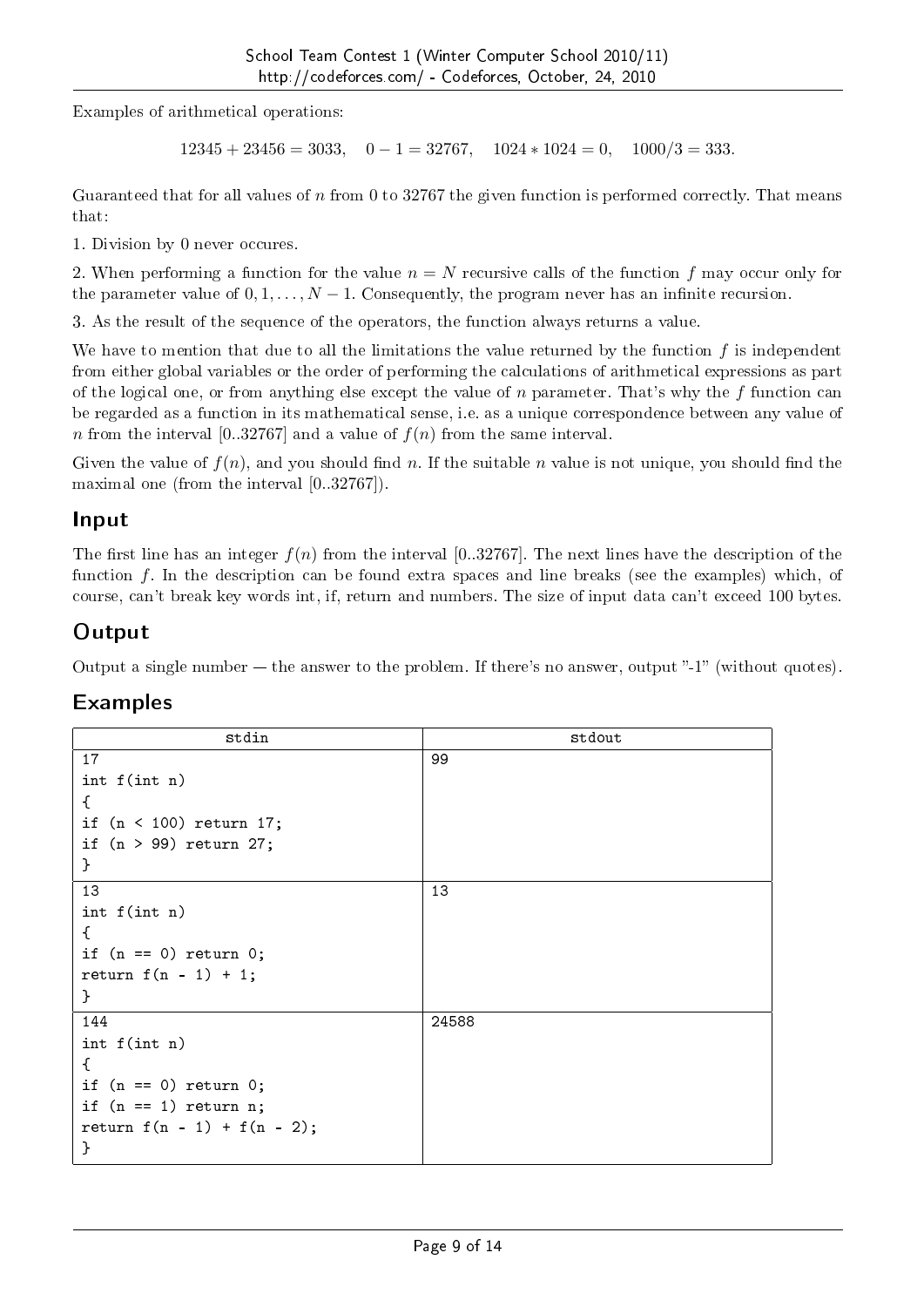# Problem H. Multiplication Table

| Input file:   | stdin        |
|---------------|--------------|
| Output file:  | stdout       |
| Time limit:   | 2 seconds    |
| Memory limit: | 64 megabytes |

Petya studies positional notations. He has already learned to add and subtract numbers in the systems of notations with different radices and has moved on to a more complicated action  $-$  multiplication. To multiply large numbers one has to learn the multiplication table. Unfortunately, in the second grade students learn only the multiplication table of decimals (and some students even learn it in the first grade). Help Petya make a multiplication table for numbers in the system of notations with the radix *k*.

### Input

The first line contains a single integer  $k$  ( $2 \leq k \leq 10$ ) – the radix of the system.

### **Output**

Output the multiplication table for the system of notations with the radix *k*. The table must contain *k−*1 rows and *k −* 1 columns. The element on the crossing of the *i*-th row and the *j*-th column is equal to the product of *i* and *j* in the system of notations with the radix *k*. Each line may have any number of spaces between the numbers (the extra spaces in the samples are put for clarity).

| stdin |               |                           |    |   |   |          | stdout |                         |   |  |
|-------|---------------|---------------------------|----|---|---|----------|--------|-------------------------|---|--|
| 10    |               | $\overline{2}$            | 3  | 4 | 5 | 6        | 7      | 8                       | 9 |  |
|       | 2             | 4                         | 6. | 8 |   | 10 12 14 |        | 16 18                   |   |  |
|       | 3             | 6.                        |    |   |   |          |        | 9 12 15 18 21 24 27     |   |  |
|       | 4             | 8                         |    |   |   |          |        | 12 16 20 24 28 32 36    |   |  |
|       |               | 5 10 15 20 25 30 35 40 45 |    |   |   |          |        |                         |   |  |
|       | 6.            |                           |    |   |   |          |        | 12 18 24 30 36 42 48 54 |   |  |
|       |               |                           |    |   |   |          |        | 14 21 28 35 42 49 56 63 |   |  |
|       | 8             |                           |    |   |   |          |        | 16 24 32 40 48 56 64 72 |   |  |
|       |               | 9 18 27 36 45 54 63 72 81 |    |   |   |          |        |                         |   |  |
| 3     |               | -2                        |    |   |   |          |        |                         |   |  |
|       | $\frac{2}{2}$ | 11                        |    |   |   |          |        |                         |   |  |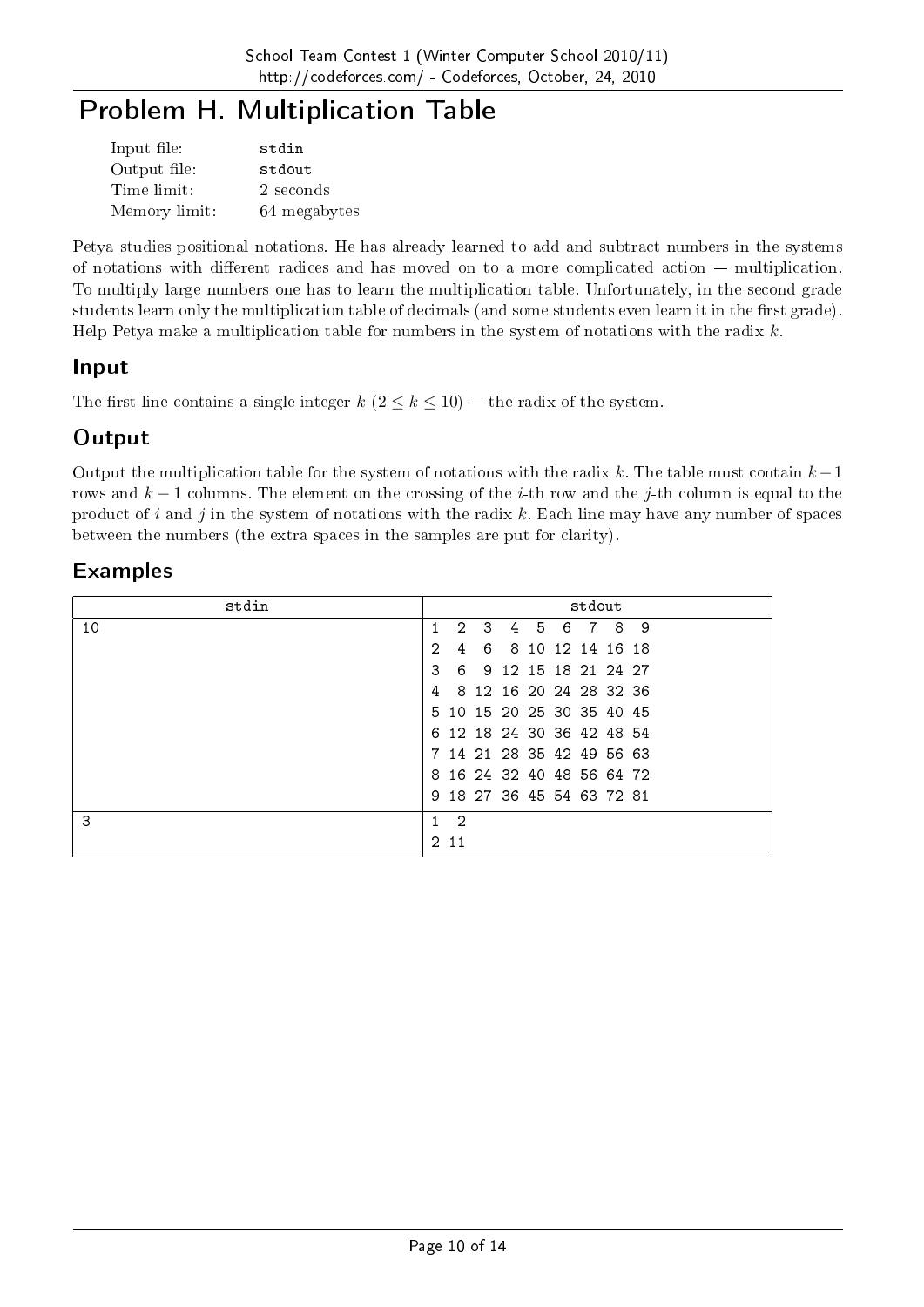# Problem I. Tram

| Input file:   | stdin        |
|---------------|--------------|
| Output file:  | stdout       |
| Time limit:   | 2 seconds    |
| Memory limit: | 64 megabytes |

In a Berland city  $S^{***}$  there is a tram engine house and only one tram. Three people work in the house  $$ the tram driver, the conductor and the head of the engine house. The tram used to leave the engine house every morning and drove along his loop route. The tram needed exactly *c* minutes to complete the route. The head of the engine house controlled the tram's movement, going outside every *c* minutes when the tram drove by the engine house, and the head left the driver without a bonus if he was even one second late.

It used to be so. Afterwards the Berland Federal Budget gave money to make more tramlines in S\*\*\*, and, as it sometimes happens, the means were used as it was planned. The tramlines were rebuilt and as a result they turned into a huge network. The previous loop route may have been destroyed. S\*\*\* has *n* crossroads and now *m* tramlines that links the pairs of crossroads. The traffic in Berland is one way so the tram can move along each tramline only in one direction. There may be several tramlines between two crossroads, which go same way or opposite ways. Every tramline links two different crossroads and for each crossroad there is at least one outgoing tramline.

So, the tramlines were built but for some reason nobody gave a thought to increasing the number of trams in S\*\*\*! The tram continued to ride alone but now the driver had an excellent opportunity to get rid of the unending control of the engine house head. For now due to the tramline network he could choose the route freely! Now at every crossroad the driver can arbitrarily choose the way he can go. The tram may even go to the parts of  $S^{***}$  from where it cannot return due to one way traffic. The driver is not afraid of the challenge: at night, when the city is asleep, he can return to the engine house safely, driving along the tramlines in the opposite direction.

The city people were rejoicing for some of the had been waiting for the tram to appear on their streets for several years. However, the driver's behavior enraged the engine house head. Now he tries to carry out an insidious plan of installing cameras to look after the rebellious tram.

The plan goes as follows. The head of the engine house wants to install cameras at some crossroads, to choose a period of time *t* and every *t* minutes turn away from the favourite TV show to check where the tram is. Also the head of the engine house wants at all moments of time, divisible by *t*, and only at such moments the tram to appear on a crossroad under a camera. There must be a camera on the crossroad by the engine house to prevent possible terrorist attacks on the engine house head. Among all the possible plans the engine house head chooses the plan with the largest possible value of *t* (as he hates being distracted from his favourite TV show but he has to). If such a plan is not unique, pick the plan that requires the minimal possible number of cameras. Find such a plan.

#### Input

The first line contains integers *n* and *m* ( $2 \le n, m \le 10^5$ ) – the number of crossroads and tramlines in  $S^{***}$  respectively. The next *m* lines contain the descriptions of the tramlines in "*u v*" format, where *u* is the initial tramline crossroad and *v* is its final crossroad. The crossroads are numbered with integers from 1 to *n*, and the engine house is at the crossroad number 1.

## **Output**

In the first line output the value of  $t$ . In the next line output the value of  $k$   $-$  the required number of the cameras. In the next line output space-separated numbers of the crossroads, where the cameras should be installed. Output the numbers in increasing order.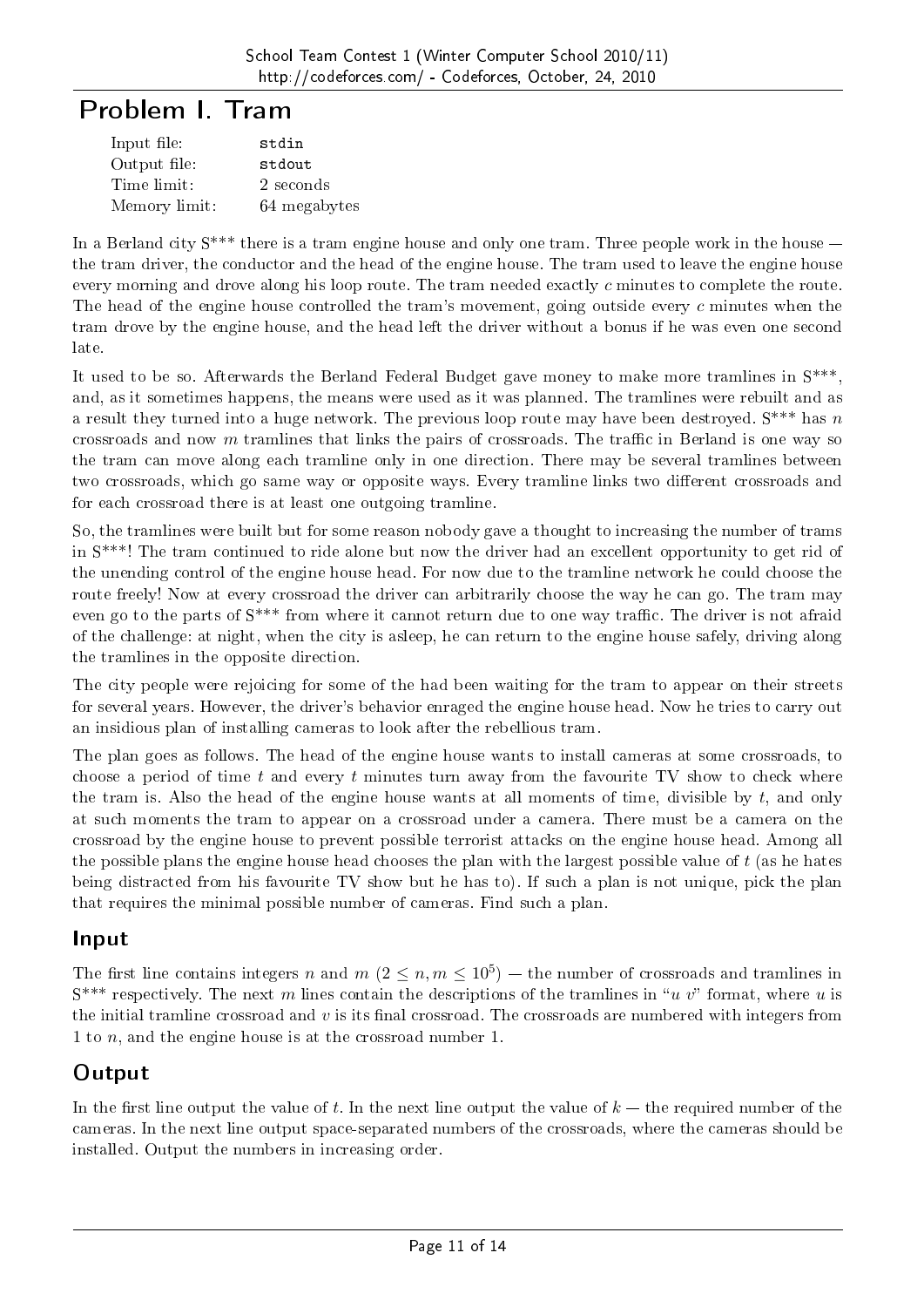| stdin          | stdout         |
|----------------|----------------|
| 4 5            | 2              |
| $1\quad2$      | -2             |
| 2 3            | 1 <sub>3</sub> |
| 3 4            |                |
| 4 <sub>1</sub> |                |
|                |                |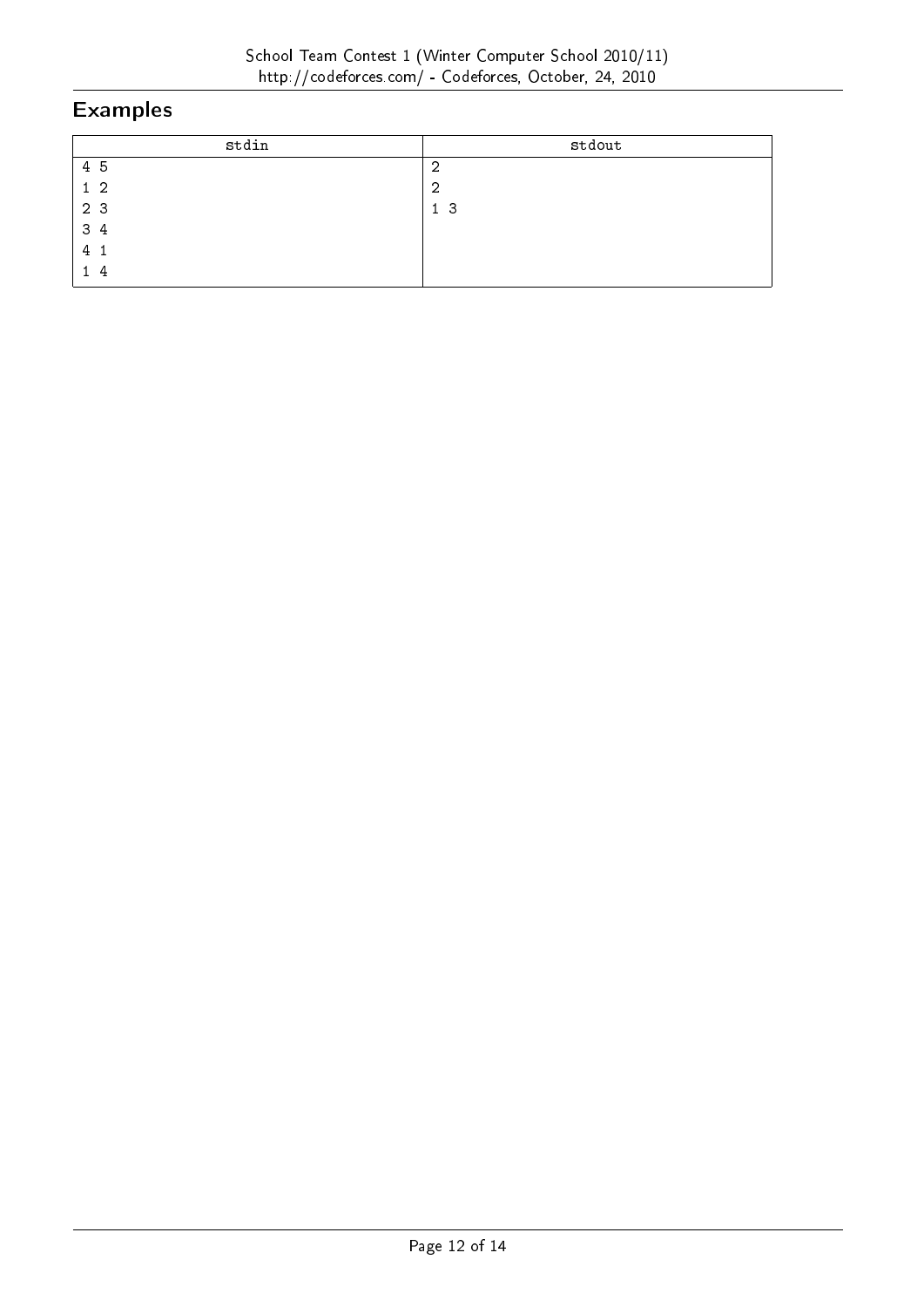# Problem J. Spelling Check

| Input file:   | stdin         |
|---------------|---------------|
| Output file:  | stdout        |
| Time limit:   | 2 seconds     |
| Memory limit: | 256 megabytes |

Petya has noticed that when he types using a keyboard, he often presses extra buttons and adds extra letters to the words. Of course, the spell-checking system underlines the words for him and he has to click every word and choose the right variant. Petya got fed up with correcting his mistakes himself, that's why he decided to invent the function that will correct the words itself. Petya started from analyzing the case that happens to him most of the time, when all one needs is to delete one letter for the word to match a word from the dictionary. Thus, Petya faces one mini-task: he has a printed word and a word from the dictionary, and he should delete one letter from the first word to get the second one. And now the very non-trivial question that Petya faces is: which letter should he delete?

#### Input

The input data contains two strings, consisting of lower-case Latin letters. The length of each string is from 1 to  $10^6$  symbols inclusive, the first string contains exactly 1 symbol more than the second one.

### **Output**

In the first line output the number of positions of the symbols in the first string, after the deleting of which the first string becomes identical to the second one. In the second line output space-separated positions of these symbols in increasing order. The positions are numbered starting from 1. If it is impossible to make the first string identical to the second string by deleting one symbol, output one number 0.

| stdin                     | stdout    |
|---------------------------|-----------|
| abdrakadabra              |           |
| abrakadabra               | 3         |
| aa                        | റ         |
| a                         | $1\quad2$ |
| competition<br>codeforces | -0        |
|                           |           |